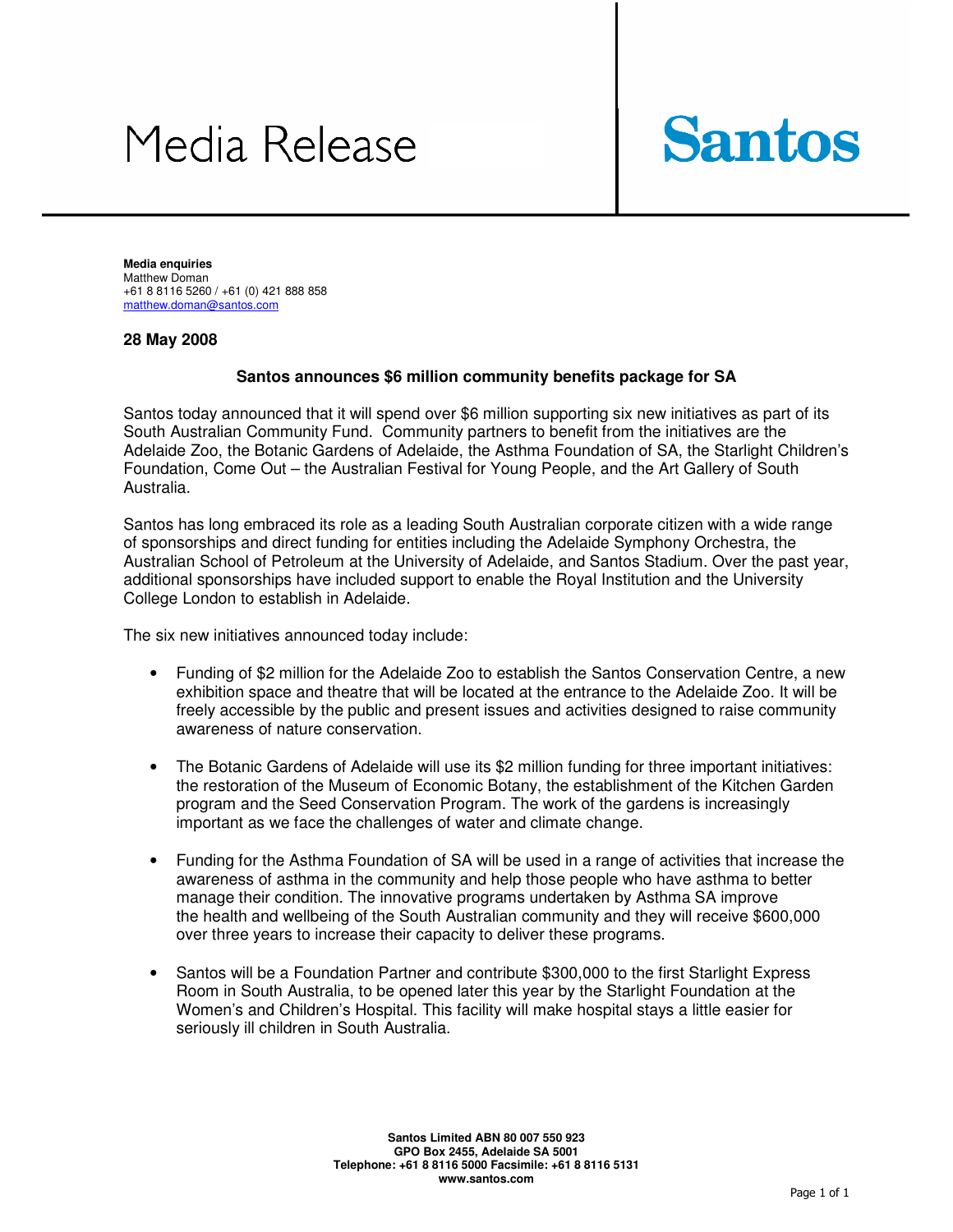- The Santos Community Fund has invested in a new multi-dimensional indigenous program at the Art Gallery of South Australia and will contribute \$1,050,000 over a five-year period. It will be used to make the gallery's significant collection of indigenous art available online and to support a major touring exhibition of Central and Western desert painting.
- Santos is supporting Come Out the Australian Festival for Young People, a highly acclaimed event and Australia's longest running arts festival for young people. The focus of this threeyear \$90,000 partnership is the People's Puppets Project workshop in Whyalla, close to Santos' Port Bonython hydrocarbon processing and shipping facility.

Santos Chief Executive Officer David Knox said these initiatives showed Santos' continuing commitment to making a positive contribution to the South Australian community.

"Santos has a strong connection to South Australia, it is where our business started and from this base we have grown to be a major energy company, with high quality assets and projects throughout Australia and the Asia Pacific region," he said.

"We have invested in the South Australian community for over 25 years and these new arrangements continue that commitment.

"We want to make a difference in the communities we are part of and these new recipients of the Santos Community Fund have all been selected because of the positive impact they have on the community."

Premier Mike Rann said he was delighted that Santos is supporting such a diverse group of organisations and community programs in South Australia.

"Santos late last year also made a \$10 million contribution to the new University College London (UCL) campus in Adelaide to fund scholarships, research and the sponsorship of a professorial chair.

"University College London, one of the top 10 world universities in the world, set up its only campus outside of London for the first time in its 183-year history in Adelaide this year.

"In partnership with Santos, UCL will build the skills we need in science, energy and resource management that will be needed most by our burgeoning mining industry in the future.

"Santos' \$60 million Social Responsibility and Community Benefits program is a key part of the State Government's agreement to lift the company's 15 percent share cap which came into effect at the end of November last year – and continues their exemplary track record of supporting the SA community.

"At a time when the global financial crisis is having a marked downturn on corporate sponsorship of community events, I am delighted that Santos is allocating these much-needed funds for projects in need.

"I hope it will inspire other corporations to continue to give generously to worthy community organisations and events where they can," Mr Rann said.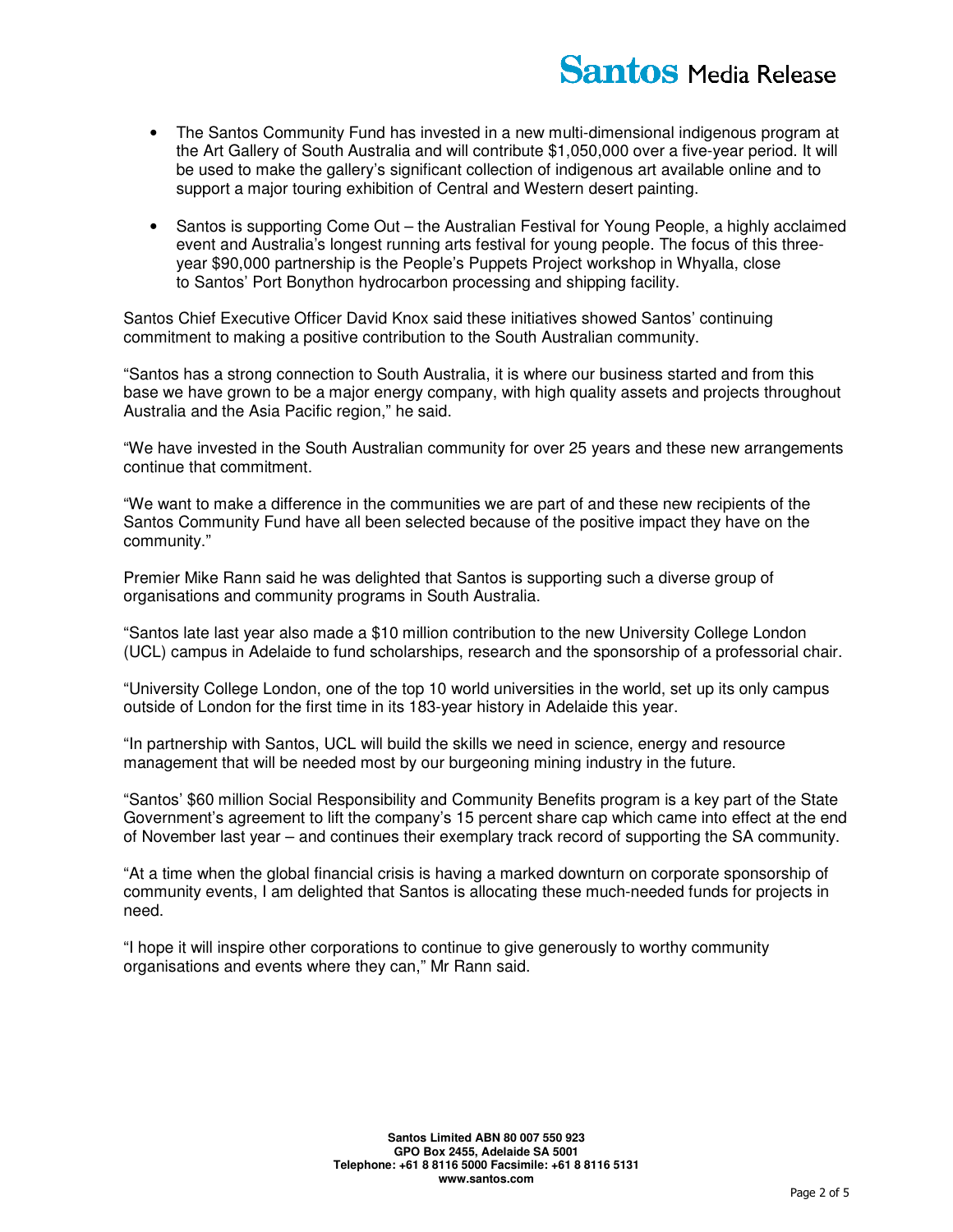## **Supporting information**

#### **Come Out – the Australian Festival for Young People**

Come Out is extremely proud of its new Development Program Partnership with Santos. The partnership focuses on enhancing the lives of South Australian young people and their families, and building the sustainability of South Australia by investing in the young people who live here. The partnership between Come Out and Santos provides young people in Whyalla with skills development opportunities supported by professional artists with outcomes for the 2009 and 2011 Come Out Festivals.

For Come Out 2009, the partnership contributed to the People's Puppet Projects Whyalla. This was a long term, skills development, residency project for D'Faces of Youth Arts and resulted in the Peoples' Puppet Projects Whyalla and D'Faces Open Day in Whyalla on Thursday 14 May which was attended my almost 500 people. Members from D'Faces then traveled to Adelaide to participate in Tarndaganyangga, the Come Out opening event in Victoria Square. Come Out also presented 'Wolf' in Whyalla for the enjoyment of Santos employees and their families as a result of this partnership.

#### **The Botanic Gardens of Adelaide**

"The Botanic Gardens of Adelaide is excited that Santos will become a major cultural, education and conservation program partner for the next five years," said Executive Director Stephen Forbes.

"This partnership will enable us to undertake a number of conservation, research and education initiatives, including the community Kitchen Garden pilot program.

"Education programs such as these are becoming increasingly important in a culture where levels of food literacy are continuing to decline. As such, we plan to develop a number of food, health and wellbeing programs in association with relevant organisations and government agencies.

"This partnership will also help significant projects such as the Seed Conservation Centre project, where significant and threatened seeds are stored to protect them against the threat of climate change, and the restoration of the Museum of Economic Botany, an important and engaging presentation of the role of plants in our lives."

#### **The Art Gallery of South Australia**

Director Christopher Menz said the Art Gallery of South Australia was delighted that Santos will be the sponsor for its indigenous programs.

"Santos has been a long-term supporter of the gallery and we are pleased to be continuing this important relationship," he said.

"This sponsorship will enhance all aspects of the presentation of the gallery's outstanding indigenous collection and enable it to be brought to all Australians."

This significant agreement will allow the gallery to broaden the availability of its Aboriginal collection to the public by putting the collection online and enabling a major touring exhibition of its Central and Western desert painting. In addition, the agreement will fund a major acquisition, travel and research for the gallery's Aboriginal Curator, and the development of several new publications.

"All art lovers will benefit from this very generous sponsorship. Visitors to the gallery can enjoy the Aboriginal collection in Santos Atrium, and with the touring exhibition and implementation of the Santos Indigenous Collection Online, many more will be able to experience one of the finest collections of Aboriginal art there is," said Mr Menz.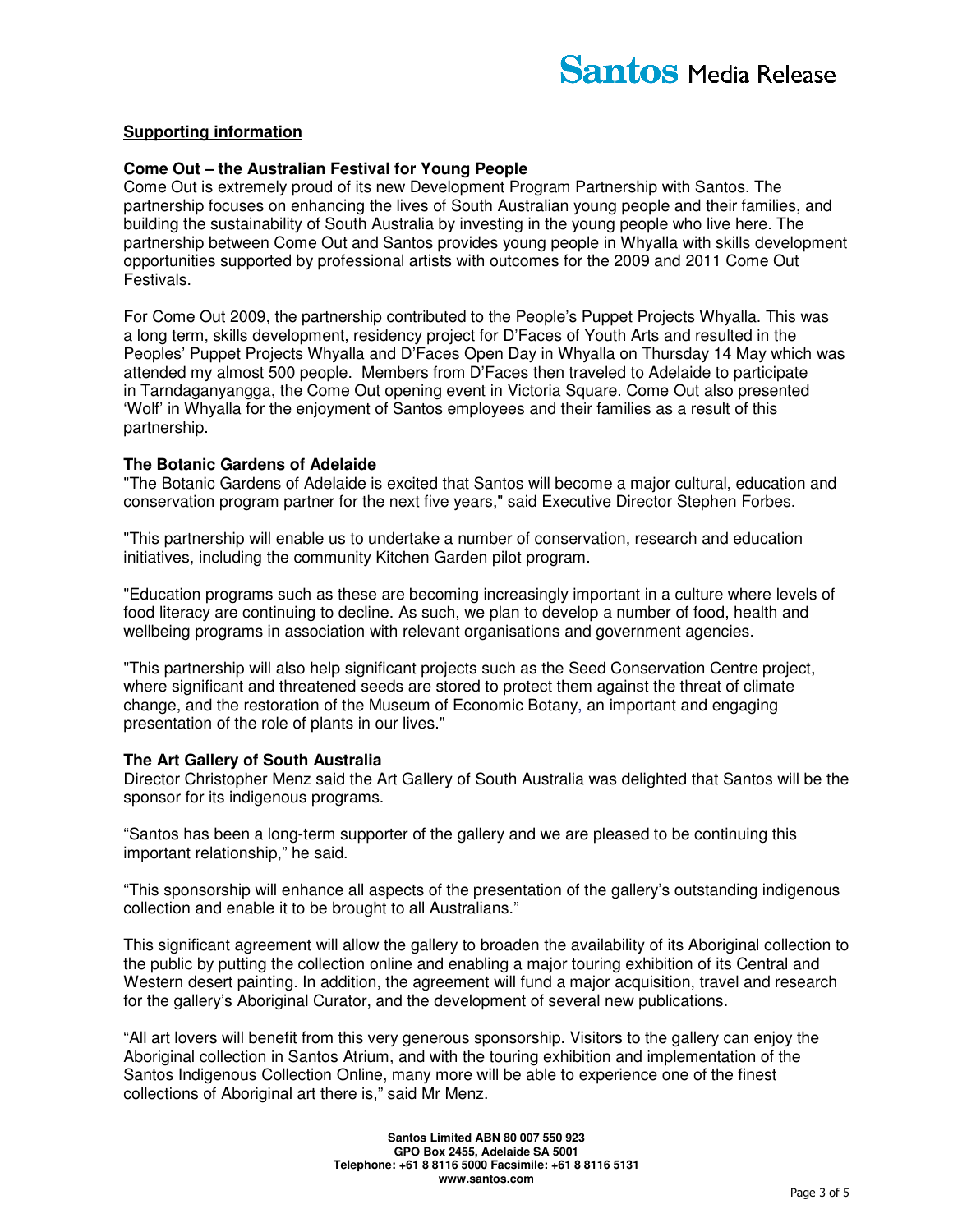#### **Asthma Foundation of SA**

"The Asthma Foundation of SA welcomes Santos as our new Principal Partner. Santos' support will be invaluable in assisting the Foundation in growing community support programs and achieving our mission to help people breathe better," says Asthma Foundation of SA Chief Executive David Bedson.

"Regrettably, there are still too many lives being lost as a direct result of asthma – and this not need be the case. Poorly managed asthma can be fatal. While it cannot be cured, evidence shows asthma can be kept under control with an up-to-date Asthma Action Plan and regular reviews with a doctor," says Mr Bedson.

Santos' support will enable the Foundation to engage an Asthma Friendly Workplace and Sports & Recreation Coordinator to support workplaces and sporting clubs in becoming safer environments to work and play. Santos' patronage will increase the Foundation's capacity to provide education, training and support to health professionals and to metropolitan and regional communities. The Foundation will have an increased capacity to provide information and support to the hundreds of thousands of South Australians who have asthma.

"This exciting partnership has allowed us to develop and distribute 16,000 Asthma Control Packs to parents of children in child care centres, schools and to the general community. We have also initiated a major public awareness campaign to promote the packs and the message  $-$  Do you know what to do in asthma emergency? Asthma First Aid Training - It only takes one hour and you could save a life!"

## **Starlight Children's Foundation**

The Starlight Express Room is a unique in-hospital program providing an inviting, non-medical environment, designed to be a haven for children and their families to escape the pain, isolation and boredom of hospital life. Located in seven major paediatric hospitals across Australia, Starlight is planning to bring the Starlight Express Room experience to the Women's & Children's Hospital.

The room will be a state-of-the-art entertainment space, featuring an interactive 24-hour Starlight TV Channel, the latest Nintendo Wii games, daily live shows, celebrity visits, story telling, theatre, movies, mime, dance, craft and much more – all led by the superhero Captain Starlight and volunteers.

"Santos is an outstanding corporate leader and their generous involvement as our Major Foundation Partner is vital to ensuring the many benefits of the Room will be available to hospitalised children here in SA," said Cathy Murphy, Starlight State Manager.

"We cannot thank Santos enough for recognising how important this room is in improving the hospital experience of the many thousands of seriously ill children in our state."

The Starlight Express Room will not exist without community support. The Santos donation of \$300,000 is a significant step towards making the room a reality.

#### **Zoos SA**

The Santos Conservation Centre is on the new free-entry precinct at the new entrance to Adelaide Zoo and close to the new panda exhibit. It will help welcome the millions of visitors to the zoo and, as it is located on the parklands close to the River Torrens and faces Botanic Park, it makes a strong physical connection between the zoo and nature. The building design and construction is based on this principle.